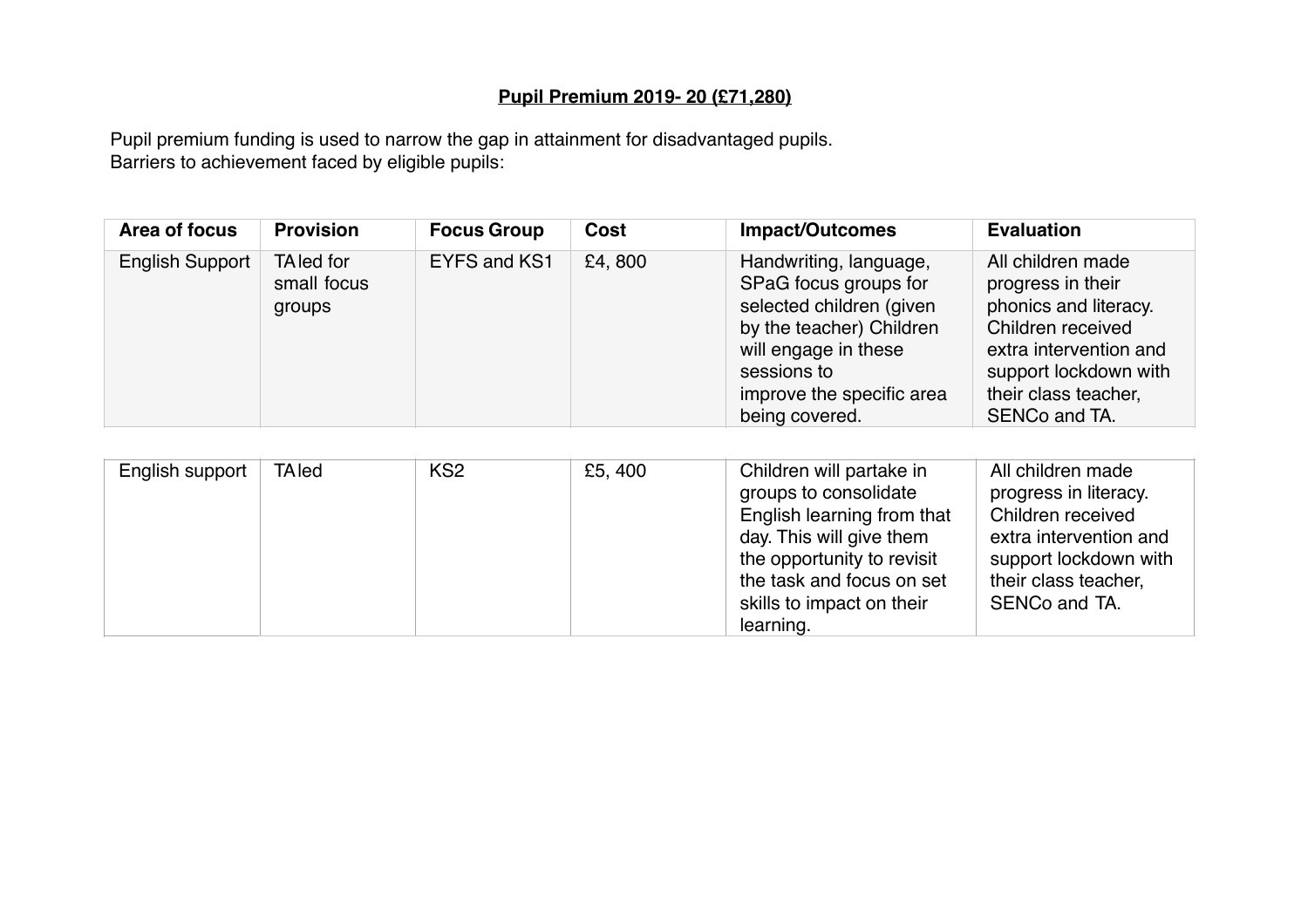| Phonics             | EYFS & KS1<br><b>Small focus</b><br>groups<br>relating to<br>each phase | Phase 2<br>Phase<br>3<br>Phase<br>4<br>Phase 5-<br>children that<br>failed<br><b>Phonics</b><br>Screening<br>Check in<br>Yr1 | £2,000 | TA to assess each child<br>in the focus group at the<br>end of each intervention<br>phase. Children then<br>move onto next phase.<br>English will improve in<br>the class setting.           | Children made<br>progress in their<br>phonics after<br>streamlined<br>interventions to<br>support all children.                                         |
|---------------------|-------------------------------------------------------------------------|------------------------------------------------------------------------------------------------------------------------------|--------|----------------------------------------------------------------------------------------------------------------------------------------------------------------------------------------------|---------------------------------------------------------------------------------------------------------------------------------------------------------|
| Language<br>support | HLTA <sub>1:1</sub><br>sessions<br><b>SPLD</b>                          | Across<br>school-<br>designated<br>children from<br>Speech and<br>Language<br>Therapist<br>visits                            | £4,600 | To deliver effective<br>speech and language<br>programmes for children<br>across the school- targets<br>given to teachers to<br>implement in the<br>classroom for more<br>effective learning | All children<br>received support in<br>meeting their<br>assigned targets at<br>home during<br>lockdown and at<br>school through the<br>SALT and HLTA's. |

| Language<br>support | Mentors delivering<br>'Speech Bubble'            | EYFS & KS1      | £2,<br>800 | To develop children's<br>confidence in a small<br>group setting and<br>transfer these skills and<br>confidence into the<br>classroom. | The majority of children<br>have gained<br>confidence in<br>storytelling and sharing<br>their ideas                         |
|---------------------|--------------------------------------------------|-----------------|------------|---------------------------------------------------------------------------------------------------------------------------------------|-----------------------------------------------------------------------------------------------------------------------------|
| <b>Mathematics</b>  | TA led maths<br>support groups/<br>Talking maths | KS <sub>1</sub> | £1,800     | To give opportunities for<br>speaking using<br>mathematical language                                                                  | All children that<br>received the Talking<br>Maths intervention<br>made better than<br>expected progress<br>when at school. |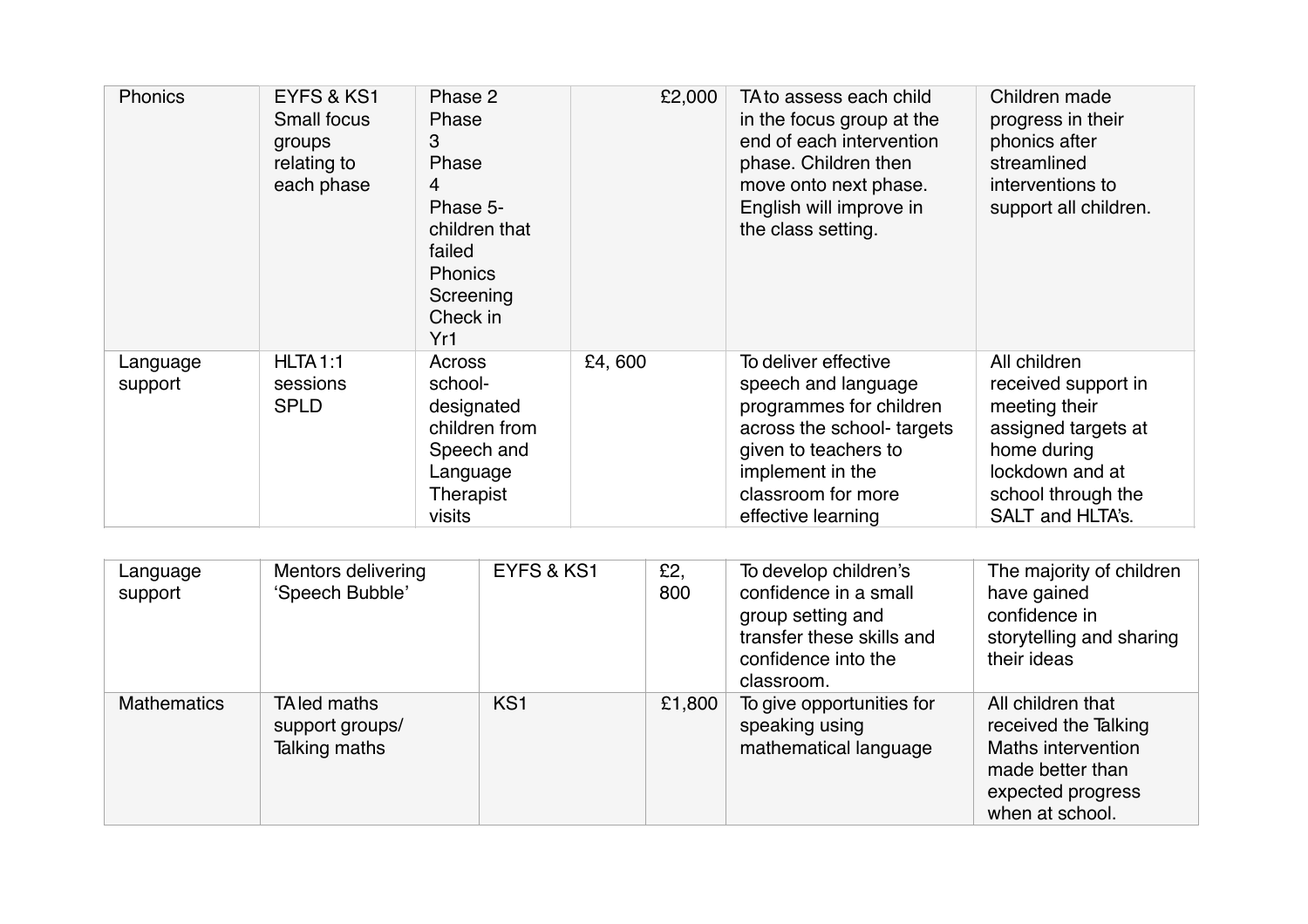| <b>Mathematics</b>                                                                   | TA led maths<br>support groups                             | KS <sub>1</sub> | £500   | To narrow the gap for<br>identified pupils in<br>mathematics in KS1                                                 | Increased rate of<br>progress noted in<br>maths especially<br>after introducing<br>math no problem as a<br>school.                        |
|--------------------------------------------------------------------------------------|------------------------------------------------------------|-----------------|--------|---------------------------------------------------------------------------------------------------------------------|-------------------------------------------------------------------------------------------------------------------------------------------|
| <b>Mathematics</b>                                                                   | TA led maths<br>support groups                             | KS <sub>2</sub> | £1,000 | To narrow the gap for<br>identified pupils in<br>mathematics in KS2                                                 | Increased rate of<br>progress noted in<br>maths especially<br>after introducing<br>math no problem as a<br>school.                        |
| Extra pupil<br>tuition before<br>and after<br>school and<br>within the<br>school day | Teacher led<br>groups, TA led<br>groups and 1:1<br>support | Y <sub>6</sub>  | £7,200 | To narrow the gap for<br>identified pupils in Y6,<br>develop study skills in<br>preparation for<br>secondary school | Children well<br>prepared for<br>Secondary school and<br>provided with<br>transition support<br>during lockdown to<br>meet their targets. |
| Extra pupil<br>tuition<br>after<br>school                                            | Teacher led verbal/<br>non-verbal classes                  | Y <sub>5</sub>  | £1,600 | To provide opportunities<br>for secondary schools                                                                   | Children provided<br>with additional<br>opportunities for<br>Secondary schools                                                            |

| Social &<br>Emotional<br>needs | PDC group provision<br>and 1:1 support | Across<br>the<br>school | £13,300 | To provide social and<br>emotional support to<br>vulnerable children | Evaluations show<br>children feel<br>supported and are<br>confident in seeking<br>support when needed |
|--------------------------------|----------------------------------------|-------------------------|---------|----------------------------------------------------------------------|-------------------------------------------------------------------------------------------------------|
| Wider<br>Opportunities         | Book Club                              | Y <sub>5</sub>          | £0      | To increase level of<br>vocabulary and<br>comprehension              | All children<br>increased in their<br>fluency of reading                                              |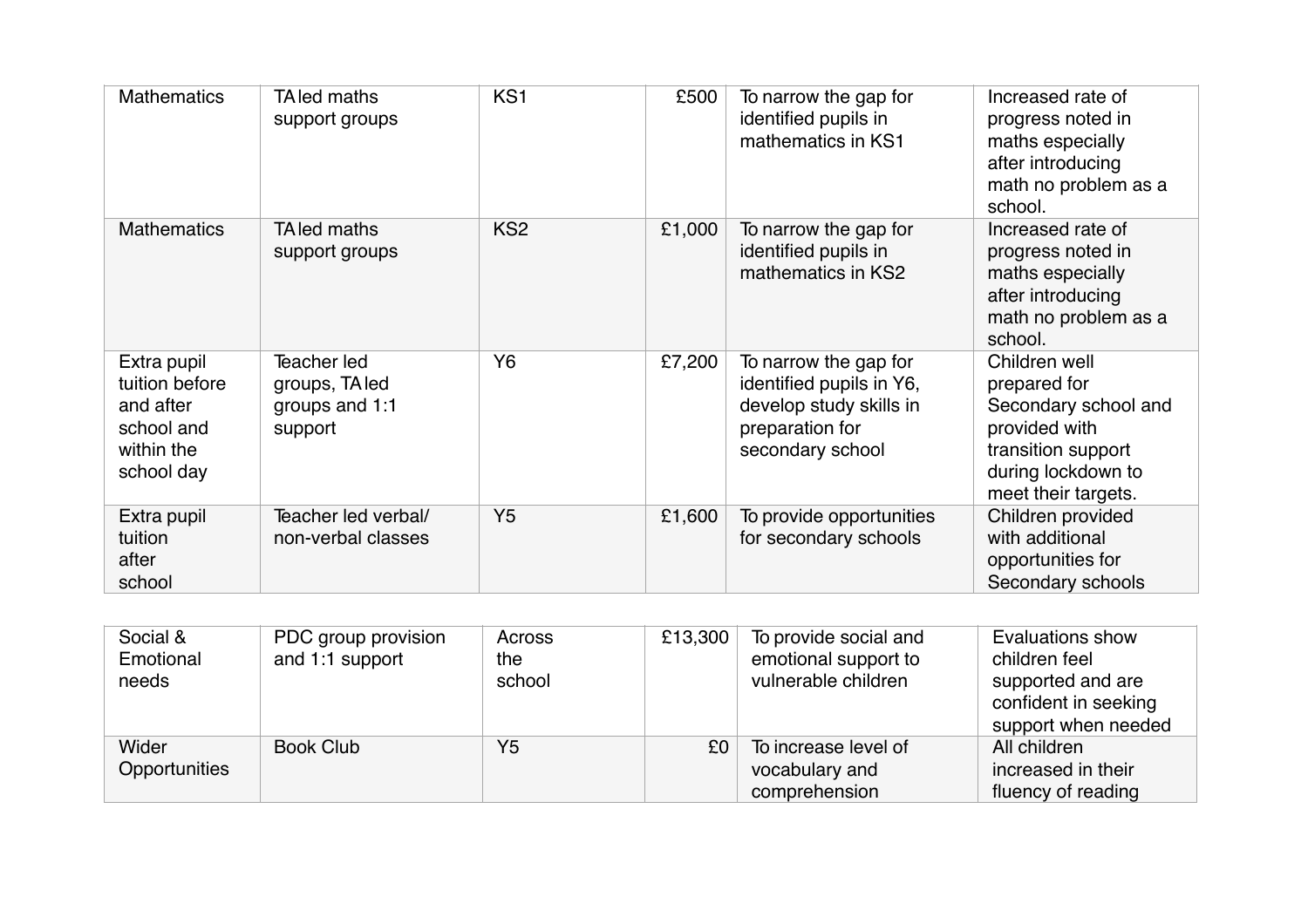| Wider<br>Opportunities | G&T<br>Piano                     | KS <sub>2</sub> | £1,200 | To develop potential in<br>music                                                          | <b>Excellent musical</b><br>progress for all<br>children involved.                                                                                            |
|------------------------|----------------------------------|-----------------|--------|-------------------------------------------------------------------------------------------|---------------------------------------------------------------------------------------------------------------------------------------------------------------|
| Wider<br>Opportunities | G&T<br>Choir                     | KS <sub>2</sub> | £7,800 | To develop musical ability<br>and performance skills,<br>collaboration and<br>cooperation | <b>Excellent musical</b><br>progress for all<br>children involved. A<br>very successful year<br>with multiple high-<br>profile performances                   |
| Wider<br>Opportunities | G & T Singing<br>(individual)    | KS <sub>2</sub> | £147   | To develop musical ability<br>and performing skills.                                      | <b>Excellent musical</b><br>progress for all<br>children involved.                                                                                            |
| Wider<br>opportunities | <b>Violins</b>                   | Year 4 & 5      | £2,200 | To develop musical<br>ability.                                                            | <b>Excellent musical</b><br>progress for all<br>children involved.                                                                                            |
| Wider<br>Opportunities | School Journey &<br>Camping trip | Y5&6            | £3,000 | To build confidence and<br>respond to new<br>challenges                                   | All children<br>participated in all<br>activities and built<br>confidence and self-<br>esteem through<br>independently trying<br>new skills and<br>activities |

| Wider<br>Opportunities         | <b>Educational trips</b>                | Across school | £3,000 | To provide pupils with<br>additional learning<br>opportunities | Every class took<br>part in a range of<br>additional trips<br>which broadened<br>their horizons |
|--------------------------------|-----------------------------------------|---------------|--------|----------------------------------------------------------------|-------------------------------------------------------------------------------------------------|
| Social &<br>Emotional<br>needs | Breakfast club and<br>after school care | Across school | £7,500 | To provide wrap around<br>care for identified<br>children      | Identified children<br>were provided with<br>breakfast and cared<br>for after school.           |